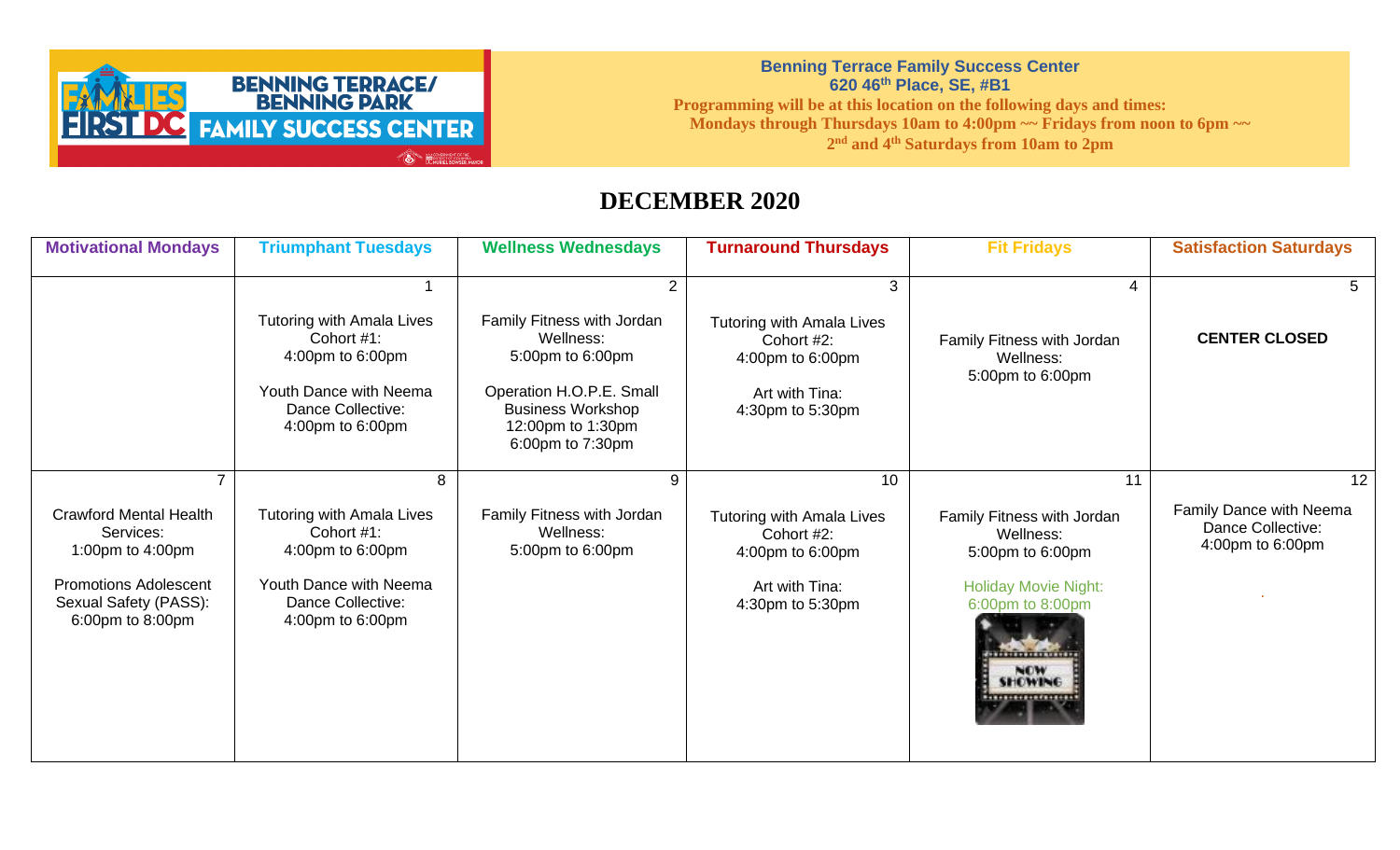| <b>Motivational Mondays</b>                                                                                                                                                                                 | <b>Triumphant Tuesdays</b>                                                                                                                                                         | <b>Wellness Wednesdays</b>                                                                                                   | <b>Turnaround Thursdays</b>                                                                                    | <b>Fit Fridays</b>                                                | <b>Satisfaction Saturdays</b>                                                                                                                                                       |
|-------------------------------------------------------------------------------------------------------------------------------------------------------------------------------------------------------------|------------------------------------------------------------------------------------------------------------------------------------------------------------------------------------|------------------------------------------------------------------------------------------------------------------------------|----------------------------------------------------------------------------------------------------------------|-------------------------------------------------------------------|-------------------------------------------------------------------------------------------------------------------------------------------------------------------------------------|
| 14<br><b>Crawford Mental Health</b><br>Services:<br>1:00pm to 4:00pm<br><b>Promotions Adolescent</b><br>Sexual Safety (PASS):<br>6:00pm to 8:00pm                                                           | 15<br>Solar for All:<br>3:00 pm to 3:30pm<br><b>Tutoring with Amala Lives</b><br>Cohort #1:<br>4:00pm to 6:00pm<br>Youth Dance with Neema<br>Dance Collective:<br>4:00pm to 6:00pm | 16<br>Family Fitness with Jordan<br>Wellness:<br>5:00pm to 6:00pm<br>Meet and Greet with Dannielle<br>and Dev<br>6:30-7:30pm | 17<br><b>Tutoring with Amala Lives</b><br>Cohort #2:<br>4:00pm to 6:00pm<br>Art with Tina:<br>4:30pm to 5:30pm | 18<br>Family Fitness with Jordan<br>Wellness:<br>5:00pm to 6:00pm | 19<br><b>CENTER CLOSED</b><br><b>Visit our other Family Success</b><br><b>Center at Ward Memorial</b><br>Church located at 241 34th<br>Street for FREE produce from<br>10am to 12pm |
| 21<br><b>Crawford Mental Health</b><br>Services:<br>1:00pm to 4:00pm<br><b>Promotions Adolescent</b><br>Sexual Safety (PASS):<br>6:00pm to 8:00pm<br>Parenting Class with Ms.<br>Brown:<br>6:00pm to 8:00pm | 22<br><b>Tutoring with Amala Lives</b><br>Cohort #1:<br>4:00pm to 6:00pm<br>Youth Dance with Neema<br>Dance Collective:<br>4:00pm to 6:00pm                                        | 23<br>Family Fitness with Jordan<br>Wellness:<br>5:00pm to 6:00pm                                                            | 24<br><b>Tutoring with Amala Lives</b><br>Cohort #2:<br>4:00pm to 6:00pm<br>Art with Tina:<br>4:30pm to 5:30pm | 25                                                                | 26<br>Family Dance with Neema<br>Dance Collective:<br>4:00pm to 6:00pm                                                                                                              |
| 28<br><b>Crawford Mental Health</b><br>Services:<br>1:00pm to 4:00pm<br><b>Promotions Adolescent</b><br>Sexual Safety (PASS):<br>6:00pm to 8:00pm                                                           | 29<br><b>Tutoring with Amala Lives</b><br>Cohort #1:<br>4:00pm to 6:00pm<br>Youth Dance with Neema<br>Dance Collective:<br>4:00pm to 6:00pm                                        | 30<br>Family Fitness with Jordan<br>Wellness:<br>5:00pm to 6:00pm<br>Meet and Greet with Dannielle<br>and Dev<br>6:30-7:30pm | 31<br>Tutoring with Amala Lives<br>Cohort #2:<br>4:00pm to 6:00pm<br>Art with Tina:<br>4:30pm to 5:30pm        | HAPPY<br><b>NEW YEAR</b><br>2021!!                                |                                                                                                                                                                                     |